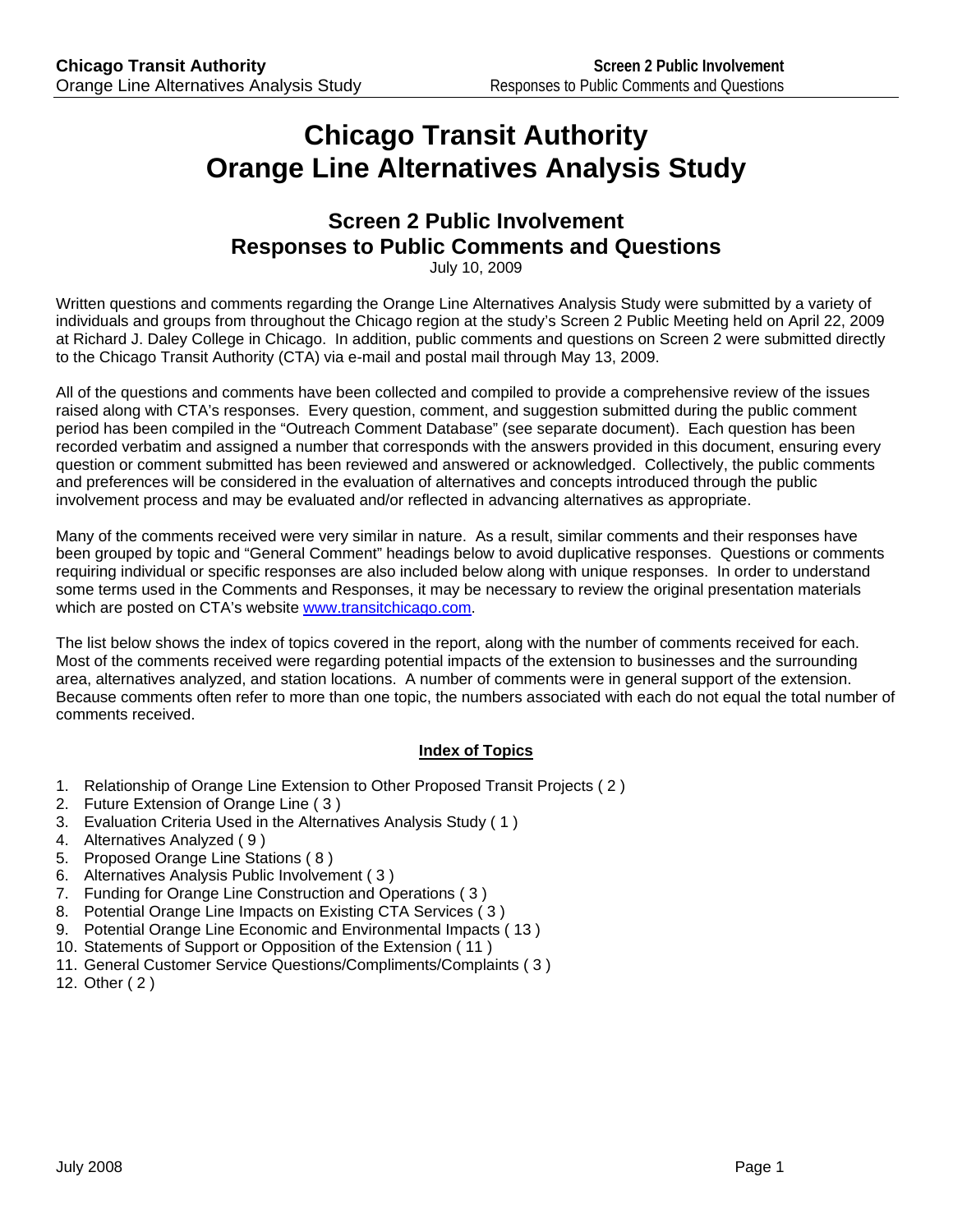# **1. Relationship of Orange Line Extension to Other Proposed Transit Projects**

## **General Comment:**

What other extensions are being proposed in addition to the Orange Line project?

## **Pertains to specific comments:**

38, 20

## **Response to Overall Category Comment:**

Every five to six years, the United States Congress enacts legislation that authorizes federal funding for highway, transit, motor carrier, safety, and research programs across the country. This federal support represents the primary source of capital funding for CTA and other transit agencies throughout the U.S. The current legislation, known as SAFETEA-LU (Safe, Accountable, Flexible, Efficient Transportation Equity Act – A Legacy for Users), authorizes the federal transit and highway programs through 2009. SAFETEA-LU was enacted into law on August 10, 2005.

The SAFETEA-LU legislation authorized CTA to seek federal New Starts grant support for four new rail lines or line extensions including: the Red Line Extension to 130<sup>th</sup> Street; the Orange Line Extension to Ford City; the Yellow Line Extension to Old Orchard; and the Circle Line. In order to qualify for New Starts funding, CTA is required to perform comprehensive Alternatives Analysis studies for each. Alternatives Analysis studies for all four projects are currently underway following the same federally mandated process as the Orange Line Extension study, but addressing the unique transportation needs of their respective study areas.

CTA is preparing all of the New Starts projects to be advanced simultaneously from Alternatives Analysis with the selection of Locally Preferred Alternatives in each study area by Fall 2009.

## **Other Specific Comment Noted on this Topic:**

#### **Comment:**

20: How would this project work with a possible mid-city transit way (Cicero-Belt Railway) routing currently under study by the CTA?

## **Response:**

The proposed Mid-City Transitway is included in the 2030 Regional Transportation Plan and has been previously studied by the Chicago Department of Transportation (CDOT) as a corridor for transit or freight investment. The proposed Mid-City Transitway would extend from the CTA Jefferson Park Blue Line station to the Midway station on the Orange Line via Union Pacific Railroad and then the Belt Railway of Chicago freight railroad right-of-way located east of Cicero Avenue. If a compatible rail alternative was selected for this corridor, the Mid-City Transitway would merge with the CTA Orange Line tracks just north of the Midway station. The Mid-City Transitway would use the Orange Line Rail Extension tracks extending south from the Midway station. As the Orange Line Rail Extension turns southwest toward Cicero Avenue, the Mid-City Transitway would turn southeast along the Belt Railway of Chicago freight railroad right-of-way toward a connection with the Dan Ryan branch of the CTA Red Line.

## **2. Future Extension of Orange Line**

## **General Comment:**

Has CTA evaluated the possibility of extending the Orange Line beyond Ford City Mall as a future project?

## **Pertains to specific comments:**

16, 35, 42

## **Response to Overall Category Comment**:

The current adopted regional long-range transportation plan and the Orange Line extension study area boundary do not call for an extension beyond Ford City; however, during the subsequent design phases for the Orange Line extension to the vicinity of the Ford City Mall, consideration will be given to potential future extension of the Orange Line so that the design does not preclude that option. Public and stakeholder input have included interest in future extensions of the Orange Line.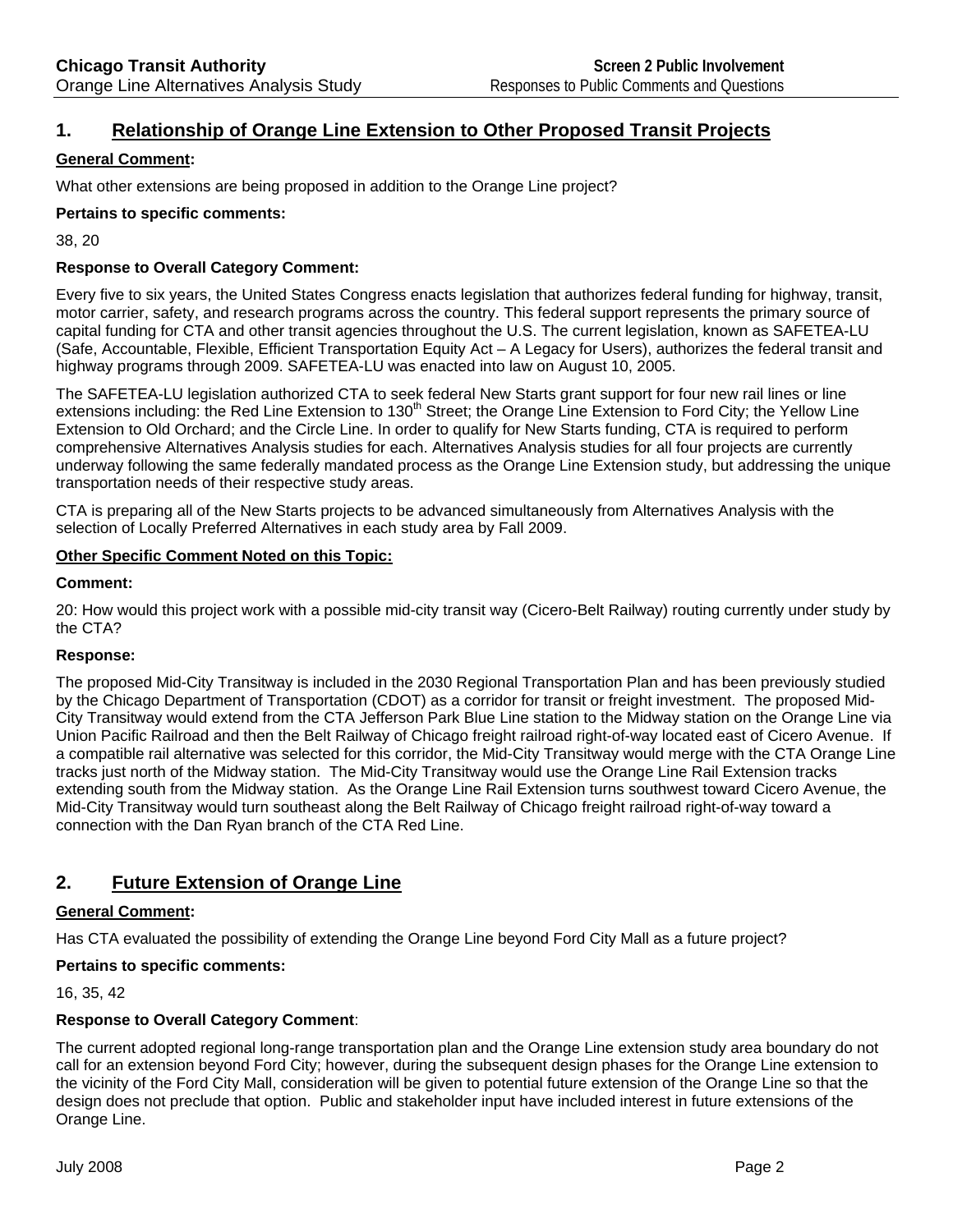# **3. Evaluation Criteria Used in the Alternatives Analysis Study**

## **Specific Comment Noted on this Topic:**

What is the methodology to determine ridership, capital, and operations costs of various alternatives?

## **Pertains to specific comment**:

21

## **Response:**

Ridership estimates are prepared using a computerized travel demand forecasting model that is derived from the Chicago Metropolitan Agency for Planning (CMAP) regional travel demand forecasting model that has been refined for use in the Alternatives Analysis study. The travel forecasting model uses population and employment forecasts to estimate future trip making. Based on characteristics of the available highway and transit modes serving those trips, such as travel time and cost, the model estimates how many of those trips use those available transit and highway modes.

Conceptual capital costs are based on unit cost pricing for each alternative. Typical unit prices appropriate to the Chicago area for the types of work expected are based on previous CTA construction cost experience. The major types of work included in the conceptual capital cost estimates include guideway and track elements, station and stop facilities, vehicle storage yard and maintenance facilities, site work and special conditions, systems (signaling, communications, power supply, etc.), right-of-way acquisition, and vehicles. Soft costs, such as the cost of design, construction management, and agency costs are included as add-on percentages of hard costs. Contingency factors, appropriate for the level of alternative definition and engineering at this project phase, were also developed and applied.

The existing CTA operating and maintenance cost (O&M) model was used to estimate the annual cost of operations and maintenance. Inputs to the O&M cost model include the physical dimensions and levels of service developed in the conceptual designs and preliminary operating plans for the alternatives. This includes inputs such as the number of peak period trains and buses needed, the vehicle miles and hours, the number of stations and stops, track miles, bus terminals, fare collection equipment, and facilities (storage yards, maintenance shops).

# **4. Alternatives Analyzed**

## **General Comment:**

Describe the alternatives. Will there be parking at the Ford City Mall or at other locations along the line?

## **Pertains to specific comments:**

11, 22, 31

## **Response to Overall Category Comment**:

CTA evaluated four alternatives in the Orange Line Extension Alternatives Analysis Screen 2, including the No-Build Alternative, a Transportation System Management (TSM) / Bus Rapid Transit (BRT) Alternative, and two heavy rail alternatives terminating on Cicero Avenue or Kostner Avenue, respectively.

The No-Build Alternative considers the system if no changes are made to transit services in the study area between today and the forecasted year of evaluation, 2030. Existing transit service in the study area includes 18 CTA routes and 8 Pace routes serving the study area, offering north-south travel through the study area on Cicero Avenue and Pulaski Road and east-west routes on 63<sup>rd</sup> Street and 79<sup>th</sup> Street. The Midway terminal station includes a parking facility with 327 spaces.

Additionally, CTA combined two alternatives from Screen 1, the TSM – or low-cost option – and BRT for evaluation in Screen 2. The TSM/BRT Alternative is an enhanced bus route from the Midway station to the Ford City Mall, operating in mixed-traffic on Cicero Avenue. In Screen 1, alternate routings for the BRT alternative were evaluated – including on the Belt Railway of Chicago right-of-way; however the Cicero Avenue alternative was advanced for the proposed BRT routing due to improved cost effectiveness over other corridors. This alternative does not propose to use exclusive lanes; however, implementation of transit signal priority at signalized intersections – to increase bus speeds by extending the green light cycle at traffic signals when needed – is proposed along the Cicero Avenue portion of the route. A fleet of enhanced 60-foot hybrid articulated buses are proposed for this 2.3 mile route. Additionally, an improved bus terminal and 750-space park-and-ride facility is proposed at the terminal station in the vicinity of Ford City Mall.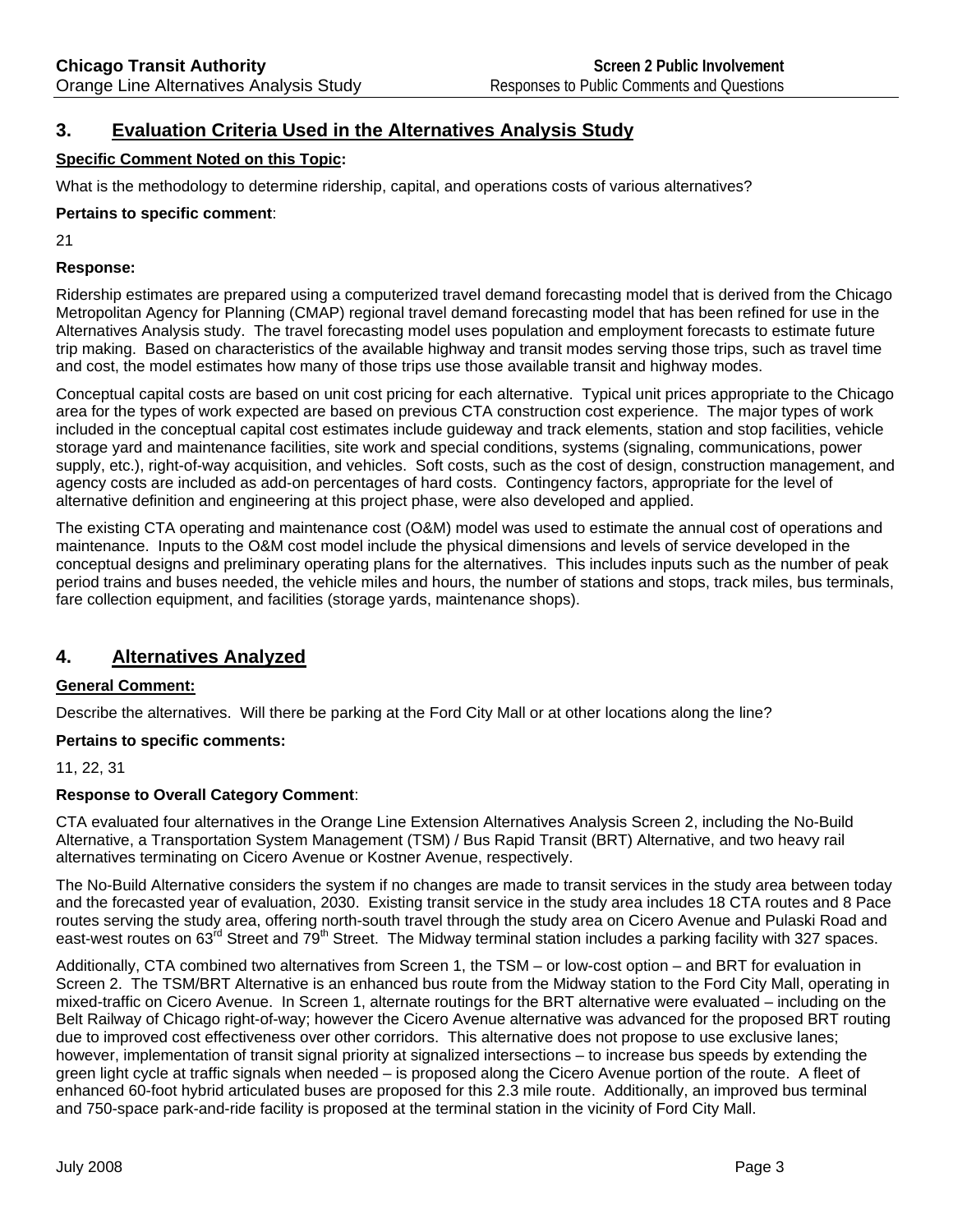Two rail alternatives were also evaluated in Screen 2. Both of these alternatives would have similar northern segments operating between 59<sup>th</sup> Street (the existing CTA Orange Line Midway station) and Marquette Road, adjacent to the existing Belt Railway of Chicago freight tracks using excess right-of-way. These alternatives would operate below grade at 59<sup>th</sup> Street and 63<sup>rd</sup> Street and elevated over Marquette Road (avoiding at-grade street crossings). South of Marquette Road, the Cicero Avenue alternative would veer southwest over the Belt Railway of Chicago Clearing Yard to 4800 West (Cicero Avenue) and travel south over, or adjacent to, Cicero Avenue to approximately  $76<sup>th</sup>$  Street. Alternately, the second rail alternative - Kostner Avenue – would veer east from the northern Belt Railway of Chicago right-of-way to approximately 4400 West (Kostner Avenue) and then south over the Belt Railway of Chicago Clearing Yard to terminate over Kostner Avenue at approximately 76<sup>th</sup> Street. Both rail alternatives are approximately 2.2 route miles do not have intermediate stations planned. (See topic category 5 for more details about proposed station locations.) For each alternative, a proposed bus terminal and 750-space park-and-ride facility is proposed at the new terminal station.

Note that for the purposes of evaluating alternatives in Screen 2, terminal facility and park-and-ride assumptions used for the preparation of capital and operating costs are provided above; however, the proposed size of the bus terminal and amount of parking in the adopted locally preferred alternative will be determined based upon refined forecasts of bus and auto access to the new Orange Line terminal station. The next step in the New Starts process, Preliminary Engineering and Draft Environment Impact Statement preparation, will identify the specific location and size of facilities needed. The CTA will coordinate with all potentially affected landowners and continue its public involvement during these studies.

## **Other Specific Comments Noted on this Topic:**

## **Comment**:

17: How can you add more cars to trains when you are already running 8 car trains? 8 cars is the maximum length.

## **Response:**

For the proposed Orange Line Rail Extension, CTA anticipates maintaining its existing frequency of service and use of 8 car trains during peak periods and at other times of the day. With the Orange Line becoming nearly two miles longer with the extension, 16 additional rail cars (and four spare rail cars) will be needed to form two additional 8-car trains. If needed, greater capacity can be provided by increasing the frequency of service for the Orange Line.

## **Comment:**

25: … Please keep the alignment on the east side of Cicero Ave.

## **Response:**

The location of the final alignment for the Cicero Avenue segment will be identified during the next step in the New Starts process, Preliminary Engineering and the Draft Environmental Impact Statement preparation. The CTA will coordinate with all potentially affected landowners and continue its public involvement during these studies.

## **Comment:**

32: How high is the elevated line over the Belt Rail yard? We are already expected to lose southern exposure due to the Lee Pasteur Harley new school.

## **Response:**

A minimum of 23-feet vertical clearance is required above the freight railroad tracks. The Orange Line Rail Extension via the BRC and Cicero Avenue will be located immediately east and to the south of the Lee Pasteur Hurley Elementary School.

## **Comment:**

42: Let me suggest the center lane light rail model being operated in communities like Portland. Very attractive and well patronized.

## **Response:**

During Screen 1, eleven transit technologies, including light rail transit and streetcars, were evaluated applying a series of screening factors including vehicle operating speeds, station spacing requirements, capacity, reliability, and daily use in revenue transit operations. Preliminary findings for Screen 1 identified two technologies to advance to more detailed evaluation – Bus Rapid Transit (BRT) and Heavy Rail Transit (HRT), the existing type of Orange Line technology – to be carried forward. The other nine technologies were deemed not as well suited to this study area due to factors like the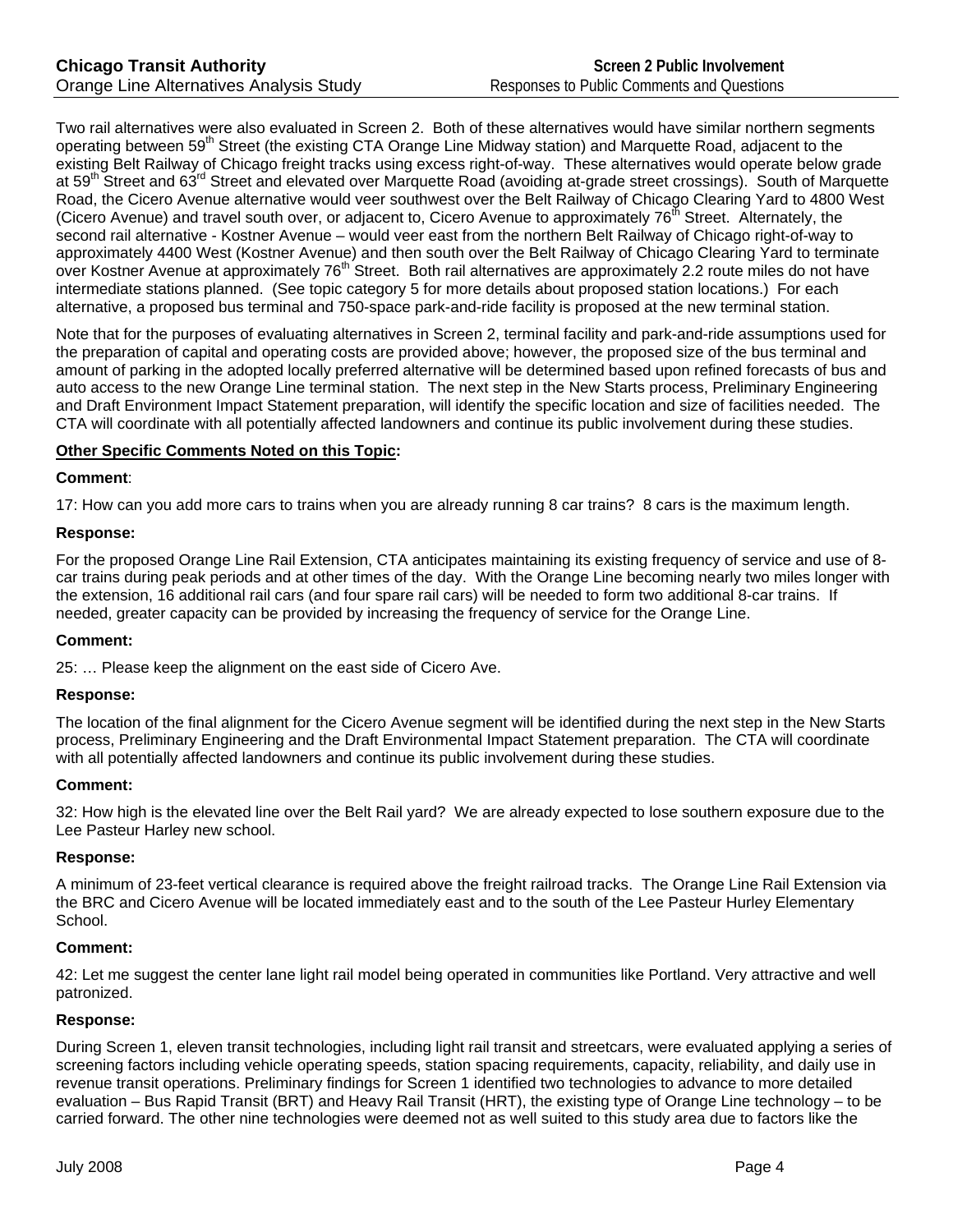operating speed and other compatibility issues. The primary disadvantage of light rail for the Orange Line extension is the requirement to transfer at Midway station for trips continuing to the Loop.

## **Comments:**

43: Will there be any direct pedestrian connections to the Bedford Park side of Cicero Avenue…

49: …Also, the Village of Bedford Park highly recommends a pedestrian bridge over Cicero Avenue from the site of the proposed station…

#### **Response:**

The location of the final alignment for the Cicero Avenue segment will be identified during the next steps in the New Starts process, Preliminary Engineering and the Draft Environmental Impact Statement preparation. Providing safe and convenient pedestrian access to the proposed terminal station in the vicinity of the Ford City Mall is an important consideration. This would include pedestrian accessibility from the both sides of Cicero Avenue. The CTA will coordinate with all potentially affected landowners and continue its public involvement during these studies.

## **5. Proposed Orange Line Stations**

## **General Comment:**

Will there be station locations between Midway station and Ford City Mall?

#### **Pertains to specific comments:**

16, 26, 27, 28, 34, 41, 43, 44

## **Response to Overall Category Comment**:

The preliminary recommendation is to have no intermediate stops between Midway station and the Ford City Mall. Potential intermediate HRT stations at 63<sup>rd</sup> Street and Marquette Road were considered, but not recommended. Construction of a station at  $63<sup>rd</sup>$  Street does not meet the desired HRT station spacing of one-mile and surrounding land use is of a lower density single-family home residential, which is not projected to generate sufficient ridership to offset the cost of the station. Provision can be made for a future station at this location for an additional construction cost of \$6 million (exclusive of the station costs and contingencies) due to retaining wall requirements for additional length and width of the cut under 63<sup>rd</sup> Street to accommodate a station. Similarly, at Marquette Road, there is lower density development, including a rail yard to the south and no CTA bus service along Marquette Road at Cicero Avenue. A station stop at Marquette Road would have appropriate station spacing and provision can be made for future construction at modest increased construction costs due to elevated structure requirements and the curve that transitions the alignment towards Cicero Avenue; however, due to the adjacent lower density land uses and additional construction costs, a station is not recommended there at this time. CTA did not evaluate potential station locations at  $71^{\text{st}}$  or  $72^{\text{nd}}$  Street, due to the close proximity to the proposed terminal location at 76<sup>th</sup> Street.

#### **General Comment:**

Where will the station at Ford City Mall be located?

## **Pertains to specific comments:**

41, 43

## **Response to Overall Category Comment**:

The specific location for the station in the vicinity of the Ford City Mall will be identified during the next steps in the New Starts process, Preliminary Engineering and the Draft Environmental Impact Statement preparation. The CTA will coordinate with all potentially affected landowners and continue its public involvement during these studies.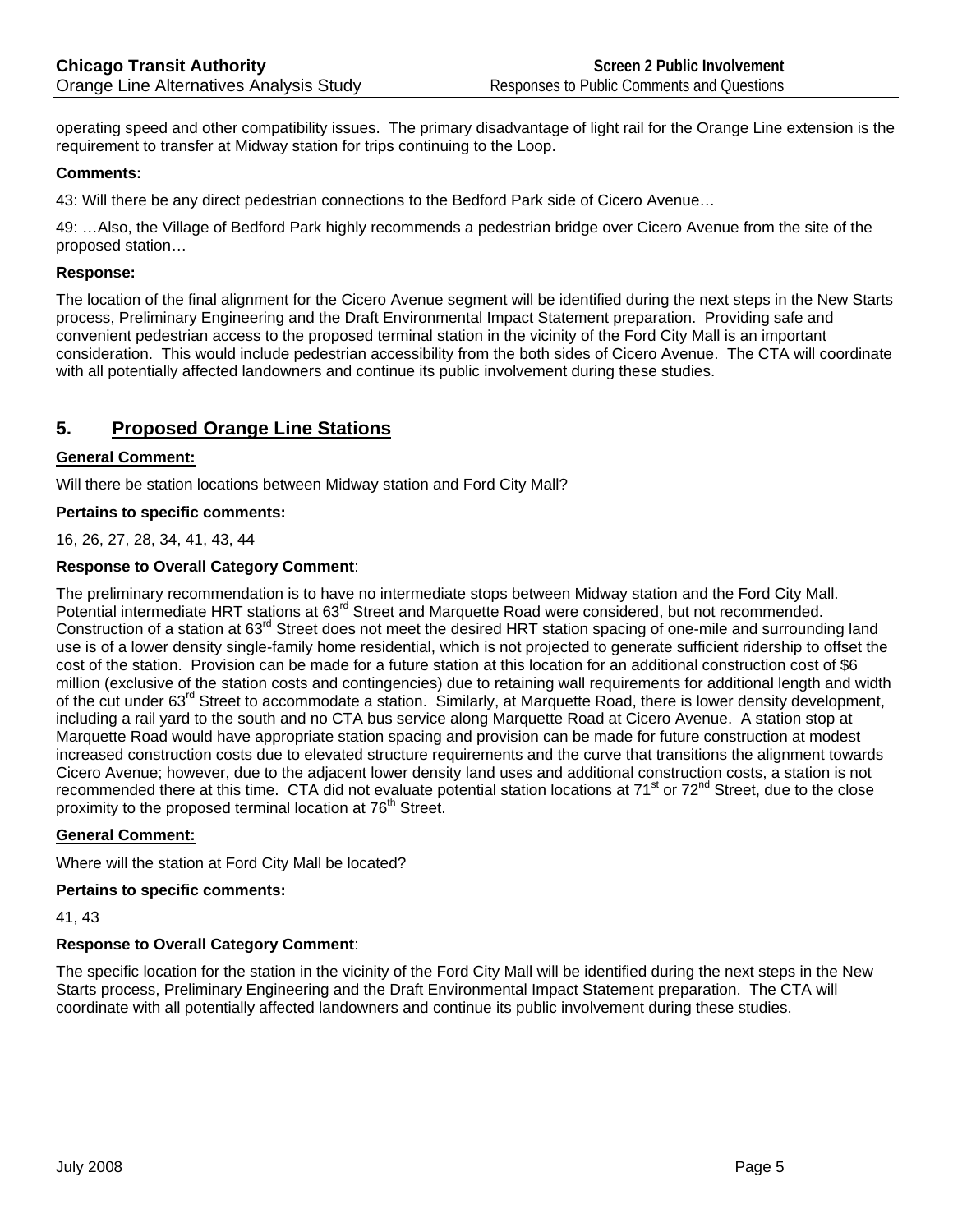# **6. Alternatives Analysis Public Involvement Process and Format**

## **General Comment:**

How can I get a copy of the presentation materials?

## **Pertains to specific comments:**

13, 14, 48

## **Response to Overall Category Comment**:

Copies of the presentation and meeting boards displayed at the public meetings are available on CTA's website: www.chicagotransit.com. Also available are materials from previous meetings, a listing of all comments and questions received along with CTA's response to those questions. Presentation and meeting materials are also available in hard copy by written request to Darud Akbar, CTA Government and Community Relations, PO Box 7567, Chicago, IL 60657- 7567 or at dakbar@transitchicago.com.

# **7. Funding for Orange Line Construction and Operations**

## **General Comment:**

How will the extension of the Orange Line be funded?

## **Pertains to specific comment:**

36, 25

 $\overline{a}$ 

## **Response to Overall Category Comment**:

Two types of funding are needed for the extension – operating funds and capital funds.

CTA's operating budget supports day-to-day service delivery on its bus and rail system and determines the frequency and hours of service offered. Half of CTA's operating budget comes from customer fares and revenue generated from advertising, concessions and other sources. The other half comes from regional sales taxes, real estate transfer taxes, and matching funds from the State of Illinois. Once the Orange Line Extension is built and operational, funds to operate the system will be consistent with funding mechanisms that support CTA's other bus and rail transit services.

Meanwhile, CTA has initiated this Alternatives Analysis study for the Orange Line Extension as a first step towards obtaining capital funding for the project through the Federal Transit Administration's "New Starts" grant program.<sup>1</sup> This program provides funding for major public transit infrastructure projects throughout the U.S. through a highly competitive process. These are discretionary funds that are only available for system expansions and do not compete with federal funds that CTA receives for capital maintenance (or state of good repair) needs.

Upon successfully advancing through Alternatives Analysis, Environmental Impact Statement, Preliminary Engineering, and Final Design, a project will be qualified to receive a "Full Funding Grant Agreement" (FFGA) from the U.S. Government. The FFGA can cover up to 80 percent of a project's capital cost, although typically project sponsors request 50 percent to increase the competitiveness of their projects. Other non-federal funds (in Illinois, these have traditionally been state funds) will comprise the remainder of capital funding. It is possible to seek alternative sources of federal and non-federal funding for the project, but the federal New Starts grant program is specifically intended to support transit projects of this nature and is the public funding mechanism generally most capable of doing so.

CTA is simultaneously pursuing solutions to its overall operating and capital funding challenges while also positioning itself (through Alternatives Analysis studies such as this one) to secure capital funding to meet the region's future transit infrastructure needs. For example, many of today's key transit links—including the Blue Line to O'Hare and the Orange Line to Midway—were made possible by past generations who understood the need to invest in transit's future even as they addressed significant day-to-day financial pressures.

July 2008 Page 6  $1$  CTA is also conducting concurrent Alternatives Analysis studies for other candidate New Starts expansion projects that have been authorized by the U.S. Congress—including extending the Yellow Line to Old Orchard, extending the Red Line south from 95<sup>th</sup> Street, and the constructing the Circle Line.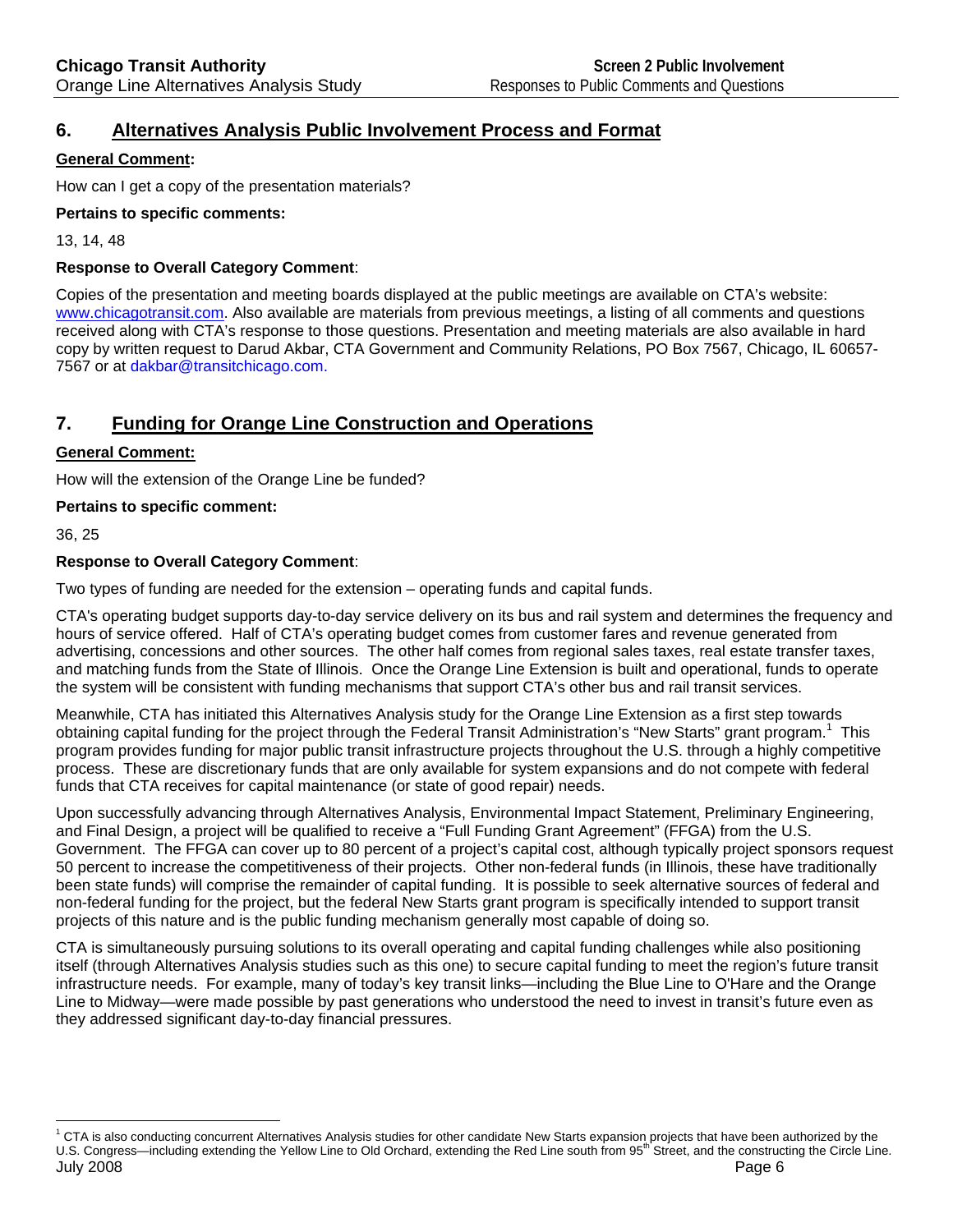## **Other Specific Comments on this Topic:**

## **Comment:**

37: How much did the construction of the entire orange line cost initially?

## **Response:**

The existing Orange Line – including 9.2 route miles and seven stations from Halsted to Midway Airport station – opened in October 1993 at a cost of \$406.2 million, excluding the cost of additional rail cars purchased for the extension. For purposes of comparison to the proposed extension, it is important to note that construction costs, as measured by the Engineering News Record Construction Cost Index for Chicago, have increased by approximately 97% from 1993 to 2009. This suggests the Orange Line would cost more than \$800 million if built today. Moreover, the cost estimate for the extension includes a projection of future inflation in construction costs between 2009 and a projected opening year of 2015. If the original Orange Line costs are adjusted for this anticipated inflation, a comparable cost is more than \$930 million, again excluding the cost of vehicles, which is included in the Orange Line extension cost estimate.

# **8. Potential Orange Line Impacts on Existing CTA Services**

## **General Comment:**

How will the extension impact existing CTA Orange Line rail and bus services? Would travel times be reduced?

## **Pertains to specific comment:**

12, 40

## **Response to Overall Category Comment**:

The proposed extension is planned to operate at the same frequency as existing CTA Orange Line service.

It is anticipated that the structure of existing bus routes in the study area will be modified to complement new highcapacity transit service. Restructuring bus services can allow for reduced travel times as well as alleviate roadway congestion. For the proposed rail alternatives, the number of bus routes feeding into the Orange Line Midway Airport station may change.

For the proposed rail alternatives, it is anticipated that CTA Route 67 ( $67<sup>th</sup>/69<sup>th</sup>/71<sup>st</sup>$ ) would be re-routed to serve the new Ford City terminal station. In addition, Pace Route 379 (W. 79<sup>th</sup> Street), Pace Route 382 (Central/Clearing), Pace Route 383 (S. Cicero), Pace Route 384 (Narragansett/ Ridgeland), Pace Route 385  $(87<sup>th</sup>/111<sup>th</sup>/127<sup>th</sup>)$ , and Pace Route 390 (Midway CTA Station-UPS) would all be re-routed from the Midway station to the new Ford City terminal station. Changes to bus services will be subject to public input and will be implemented after construction.

## **Specific Comments on this Topic:**

## **Comment:**

33: Orange Line and loop el are already very congested on existing track. What plans are in place to handle the additional projected 3 million new riders that will be added due to this extension?

## **Response:**

The Chicago Transit Board has adopted loading standards for bus and rail services operated by CTA. According to these guidelines, service on all rail and bus lines is monitored to ensure that loading standards do not exceed vehicle capacity. Customer demand in relationship to these standards drives service frequency and vehicle assignments, meaning that additional passengers require more frequent service or more available space on-board vehicles. To accommodate the proposed Orange Line Rail Extension new riders, it is anticipated that an additional 16 rail cars (plus four spare rail cars) in the form of two 8-car trains will be added to the rail car fleet for the Orange Line service. The cost for these new rail cars is included in the capital and operating and maintenance cost estimates for this project. Additionally, passenger volumes on the new extension would be monitored to ensure that the Orange Line does not exceed the board-adopted Service Standards. If passenger loads did exceed the Service Standards, train frequency would be adjusted (subject to available funding) based on actual passenger demand.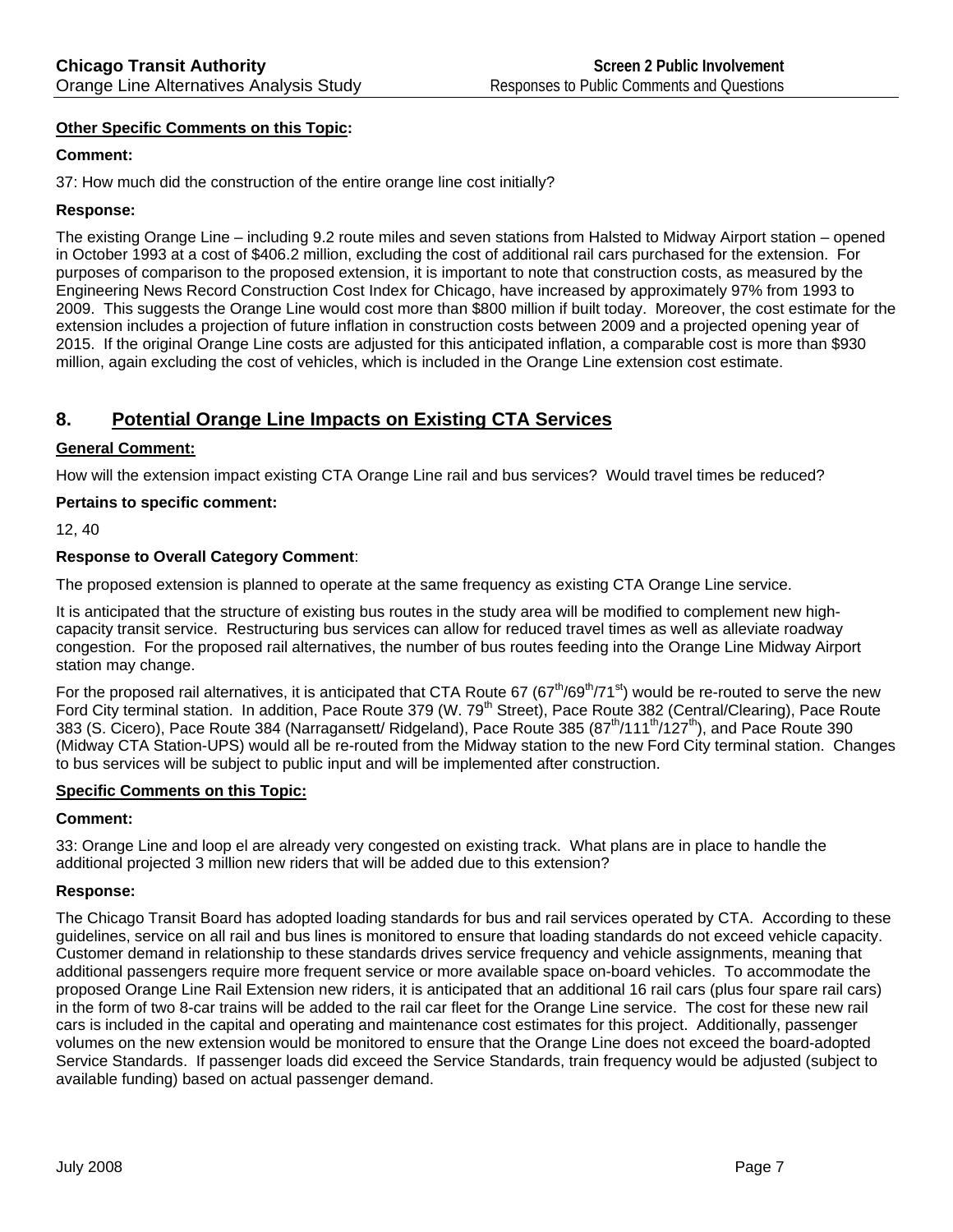# **9. Potential Orange Line Economic and Environmental Impacts**

## **General Comment:**

What will be the economic and environmental impacts of the Orange Line Extension?

## **Pertains to Specific Comments:**

1, 2, 4, 5, 6, 7, 8, 9, 10, 24, 29, 30, 32

## **Response:**

An Environmental Impact Statement (EIS) will analyze in detail the social, economic, and environmental consequences and benefits of the proposed Orange Line Extension. The environmental review process required by the *National Environmental Policy Act* of 1969 (NEPA) and related laws include environmental impact analyses and the preparation of documentation for public review. Per Federal Transit Administration (FTA) guidance, the environmental evaluation begins upon completion of the Alternatives Analysis study, and it will result in a detailed written statement on the anticipated environmental impacts of the Orange Line Extension improvements and the steps that will be taken to address impacts to the community and the natural environment.

Typically, environmental reviews for proposed transit projects address the potential impact areas of air and water quality, noise and vibration, historic and cultural properties, parklands, contaminated lands, displacement of residences and businesses, and community preservation. During the federal environmental review process, the CTA will work concurrently with state and other local agencies to also comply with state and local environmental laws. The environmental review process includes opportunities for public review and comment.

See specific comment sections below for more details on particular impacts.

## **Other Specific Comments on Private Property Impacts:**

**Comments:** 

2, 29, 30

## **Response:**

The private property impacts will be determined as part of the EIS. CTA has not determined at this point of the study process how much private property, if any, would need to be acquired in order to construct and operate the selected alternative. Public acquisition of private property is governed by federal and local laws. In accordance with these laws, affected property owners would be compensated for their properties based on fair market values and can be provided relocation costs. Acquisition of residential property is not anticipated.

## **Other Specific Comments on Business Impacts:**

## **Comments:**

1, 6, 7, 8, 9, 24

## **Response:**

As described above, an EIS will be prepared as part of the next steps in the New Starts process. The EIS will identify and evaluate potential impacts to businesses, as well as related traffic impacts. It should also be noted that for commercial properties, transit proximity potentially broadens the customer base, increases foot traffic near the business, and contributes to employee accessibility. In some cases, transit may have negative impacts due to what often are called "nuisance" effects – noise, increased foot traffic, visible infrastructure, transit-associated parking facilities, and increased bus traffic. Such nuisance effects most often occur in areas where value is attributable to the remoteness of the location.

It is also recognized that access to businesses during construction activities could be temporarily affected. A maintenance of traffic (MOT) plan will be developed by the contractor prior to construction that will address the temporary effects on access to businesses during construction. For previous construction projects, the CTA has used mitigation measures such as a public information campaign to reassure people that the businesses are open during construction and to encourage their continued patronage, maintaining access to businesses during construction, the continued coordination with business owners of construction activities and schedules, providing signing, lighting, and other information to indicate businesses are open, and to the extent practicable, coordinating the timing of any temporary facility closures to minimize impacts on business activities, especially those related to seasonal or high sales periods.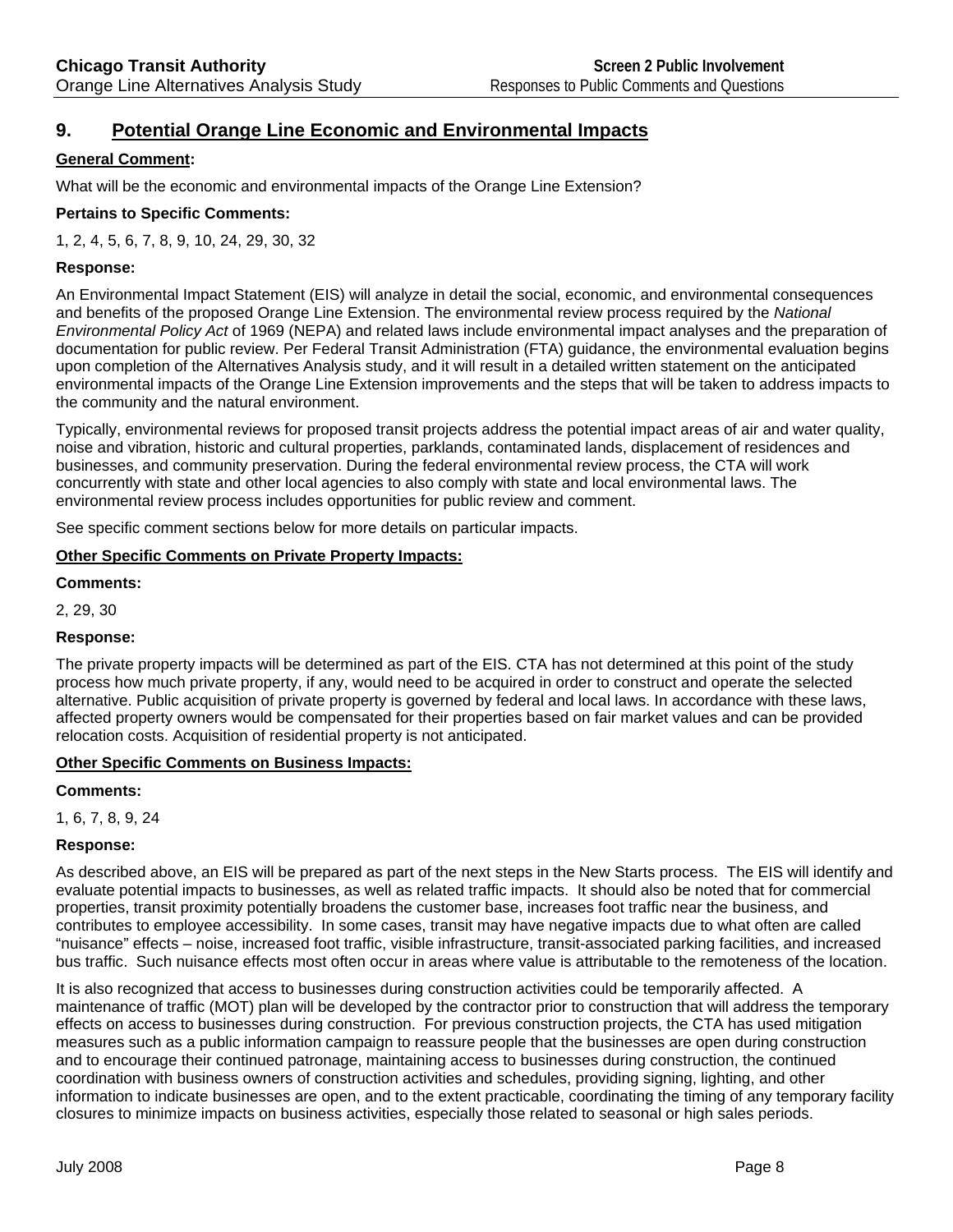## **Other Specific Comments on Traffic and Congestion:**

## **Comments:**

4, 8, 10

## **Response:**

The Orange Line Extension project's purpose and need is to improve transportation access in the study area and to provide an alternative to traffic congestion due to expected growth in study area population and employment. As part of the preparation of an Environmental Impact Statement, the traffic and parking impacts of the proposed transit improvements – at key intersections, at proposed terminal locations, and throughout and beyond the study area – will be evaluated in more detail. CTA coordinates with the Illinois Department of Transportation and local municipalities when evaluating traffic issues. Maintaining traffic flow and related efficiencies is a major consideration in CTA's planning of this extension.

## **Other Specific Comments on Safety:**

**Comment:** 

5

## **Response:**

Safety and security are a top priority at the CTA. The CTA works with the City of Chicago and other municipalities served by CTA to provide plain-clothed and uniformed patrols of system property, in addition to hired private security guards. Similar safety measures will be implemented as part of the extension. Proposed stations and new rail cars being purchased by CTA will be equipped with video cameras.

# **10. Statements of Support or Opposition of the Extension**

## **General Comment:**

General comments in support of the Orange Line extension were received. There were no comments received in opposition to the project.

## **Pertains to Specific Comments:**

16, 18, 19, 23, 24, 25, 45, 46, 47, 49, 50

## **Response to Overall Category Comment:**

These comments do not ask a question or refer to a specific issue, but rather voice general support of the project which have been noted. Thank you for your feedback.

# **11. General Customer Service Questions/Compliments/Complaints**

## **General Comment:**

General comments related to CTA and/or CTA service.

## **Pertains to specific comments:**

39, 45, 47

## **Response to Overall Category Comments:**

CTA Customer Service representatives were in attendance at the public meetings for the Orange Line Extension and were available to answer specific questions on existing CTA services and to take suggestions for improvements to those services. Several questions submitted to the Orange Line Extension study team also covered these topics, which are outside the purview of the study itself. The study team notes these questions and comments for the record and has referred them to the CTA Customer Service Department for an independent response and filing through CTA's Customer Service procedures.